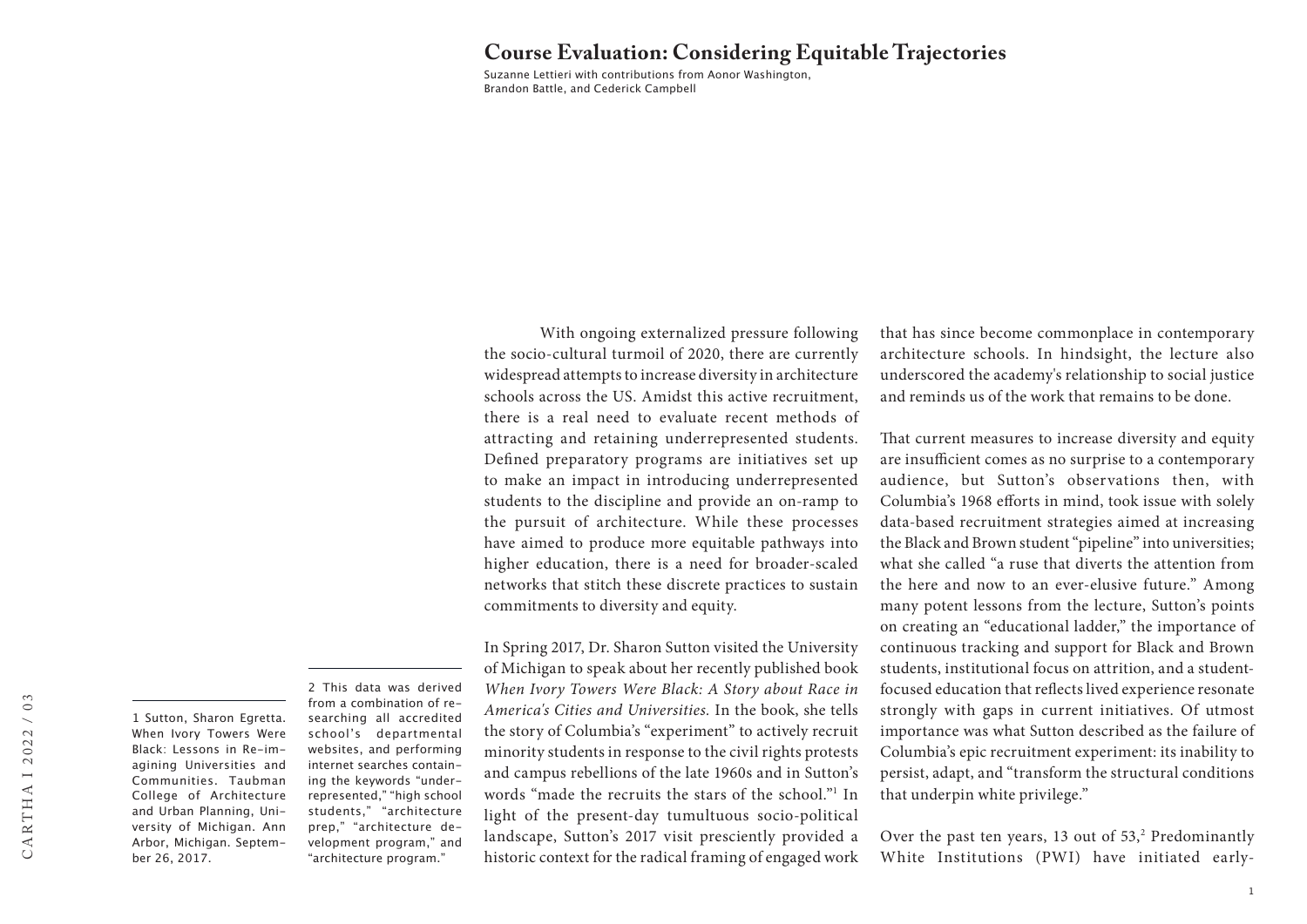3 Early-learning programs take different shapes and vary from intense, semester-long design studios like the one Aonor, Brandon, and Cederick were a part of (these include University of Michigan: ArcPrep, Princeton University: ArcPrep, University of Southern California: A-Lab) to short-term programs that span several days up to a week (Rice University: Summer Immersion Program, Virginia Tech: Explore VT), workshops (SCI-ARC: Pop-Arc), mini-courses (University of Buffalo: Architecture + Education),) after-school classes (Pratt Institute: DICE), and programs that roll out over several years (Pratt Institute: Pratt Young Scholars). These initiatives are unique in that they offer free design experiences yet remain tethered to a university. While the degree of intensity varies depending on time and resources, the programs share a similar ambition and focus on exposure, support, and empowerment.

4 From interview with Cederick Campbell.

5 The average candidate NCARB. "Demographics: AXP and ARE." Accessed March 3, 2022. [https://www.ncarb.org/](https://www.ncarb.org/nbtn2021/demographics-axp-are) [nbtn2021/demograph](https://www.ncarb.org/nbtn2021/demographics-axp-are)[ics-axp-are](https://www.ncarb.org/nbtn2021/demographics-axp-are).

learning programs for underrepresented students that introduce architecture as a career pathway before the college application process ensues.3 From 2016-2018 I was a Michigan-Mellon Fellow in "Egalitarianism and the Metropolis," a multi-faceted fellowship that included full-time teaching for a Detroit-based precollege architecture program (ArcPrep)–a design and research project–and administrative responsibilities. The position exposed me to the detrimental effects of status quo recruitment strategies, and the roadblocks that students face outside of the classroom environment which impact continuity beyond. My experiences in Detroit affirmed that along with inventive pedagogical strategies, more attention and creative thought must be given to tasks that are typically deemed to be nondesign-related or administrative. Recruitment, postevaluation, and large-scale mentorship are just as important as course content in providing students with an egalitarian, human-centered education.

Written with contributions from three of my former Detroit high school students who now study architecture at a collegiate level, this essay calls for new measures that prepare students to evaluate institutions and the discipline at large, beckoning for a provision of tools to be purveyed to unlock genuine interest and think critically about a future in and of architecture.

"How long will it take to become an architect?" and "How much money will I make?" were frequent questions asked by high school students in ArcPrep. These concerns came before the less tangible social challenges emerged–if students were at the top of the class and made it through to elite architectural education, they would most likely for the first time in their lives be a minority in their environment. Cederick Campbell, who is completing his undergraduate degree in Architecture but has ambitions to follow in the late Virgil Abloh's footsteps as a fashion designer shares:

"Socially, being an Architecture student isn't easy. I am 1 of 5 black students in my graduating class of about 35. It doesn't feel like a family at all. I've noticed a pattern of everyone gravitating toward people who look similar to them; forcing me and my black peers to gravitate toward each other as well. The closest thing I have to 'family' as an architecture student is my friend… who has helped me more than my last two professors."4

While roughly half of new NCARB record holders identify as a person of color, "the proportion of African American candidates in the profession has seen little change over the past decade and continues to be underrepresented when compared to the U.S. Census data." Furthermore, Black Americans report the longest licensure path of 15.2 years.<sup>5</sup> This speaks to Sutton's concerns on the validity of "pipelines" if students are not even coming out the other end (i.e. arriving as a licensed professional). These figures bring to the fore several important questions: what does it mean to experience an architectural education in which one may be the only Black student in a graduating class, what role does mentorship play in a 15+ year path to licensure, and, more broadly, how can we imagine alternative professional trajectories?

When I asked what my former student Aonor Washington remembered from her first day of architecture school her response did not miss a beat: "Wow, I'm the only Black girl." While Aonor explained that initial shock wore off after a year, what has stuck with her is the constant comparison amongst her white peers and the need to one-up each other: "I still don't understand the secrecy–no one talks about the confusion, or how they know what steps to take–it leads to the feeling that you're on the outside of an unnamed club." This secrecy and underlying competition runs counter to Aonor's impression of what being in a studio would mean,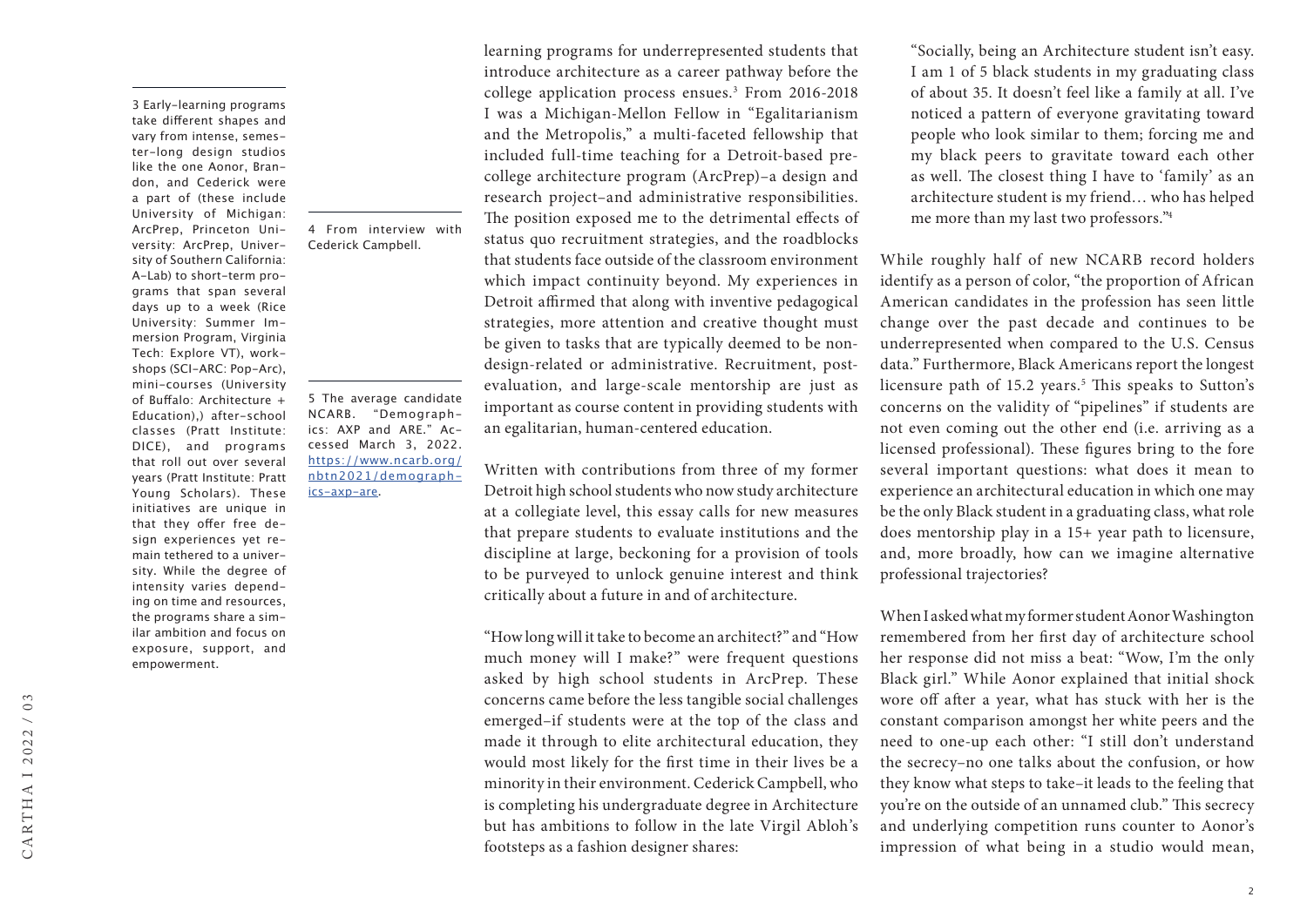asking "aren't we a collective?" Aonor further recalled her feelings during the transition between ArcPrep at starting at UM:

"As a Black student entering a PWI campus at a young age I already had my mind focused on representing not only the people from my high school but people within the creative Black community. Being chosen to be the student speaker of my graduating ArcPrep class was a bit shocking because I assumed that a male figure would be chosen to represent our group. The thought of speaking in front of people that I did not know, and held so much power over my possible future education or opportunities, frightened me."6

In 2020, 1,482 Black students were enrolled in Accredited Architecture schools in the United States (including Bachelor, Master, and Doctor of Architecture degrees).7 Out of the 136 institutions offering accredited programs, 24 are listed as Minority Serving Institutions (MSI), with 543 Black students enrolled in these schools.8 The remaining 949 students enrolled in the 112 Predominantly White Institutions (PWI) reveal an average of 8 Black students per school and 2 students per graduating class.9 Although it has been shown that the number of Black students has been stagnant at 5% for the past 11 years, $10$  at the macro-scale, trends show an increase in diversity in schools. The profession has yet to show the same growth. To put these numbers in context,<sup>11</sup> in 2020 there were:

- 1,350 Black men practicing architecture
- 691 Black women practicing architecture
- 2,060 Black individuals practicing architecture (accounts for those who did not disclose their gender, selected other, or unknown)
- 47,951 white men practicing architecture
- 14,260 white women practicing architecture

The on-the-ground reality of these figures creates an anxiety-provoking environment in which many underrepresented students are left feeling vulnerable. Brandon Battle, who received top grades in ArcPrep, shared his thoughts on his first day of architecture school at the University of Michigan:

"I think my experience during my first university architecture course was probably a shared experience amongst many students in majors where your work is directly compared. I felt a bit outclassed. When our seminar began and my peers' portfolios were pulled up on the projector, I was in awe at the quality of work that the students already had. Feeling inadequate is definitely a problem that is not easy to overcome. I don't think I'm a great student and I'm always worried with what my future is going to be like once I'm out of college."12

Discussions with my former students often hinged on feelings of (dis)comfort and, moreover, how mechanisms of support might provide comfort, balance, and joy in their creative work in ways that would allow them to excel. Four years after graduating from ArcPrep, Aonor prepares for her next steps after graduation. She says, "Something I've been thinking about lately is comfort–I know I would be more comfortable in a Black firm, a Black environment, but that's not reality, and choosing to graduate from a PWI rather than a HBCU has prepared me for that reality." As Aonor's journey unfolds, her experience as a minority in the academy of architecture has not engendered a sense of comfort working in a predominantly white environment. Rather, it has left her (devastatingly) resigned to a perpetual state of discomfort in a future professional environment that she acknowledges may also be predominantly white.

6 From interview with Aonor Washington.

7 NAAB. "2020 NAAB Annual Report on Architecture Education." Accessed March 3, 2022. [www.naab.](https://www.naab.org/wp-content/uploads/2020_NAAB_MSI_Report.pdf) [org/wp-content/up](https://www.naab.org/wp-content/uploads/2020_NAAB_MSI_Report.pdf) loads/2020\_NAAB\_MSI [Report.pdf](https://www.naab.org/wp-content/uploads/2020_NAAB_MSI_Report.pdf)

12 From interview with

Brandon Battle.

8 Ibid.

9 Ibid.

10 Ibid.

 $/ 03$ CARTHA I 2022 / 03 CARTHAI2022 of Architects. "Membership Demographics Report 2020." Accessed March 3, 2022. [https://content.](https://content.aia.org/sites/default/files/2021-11/2020_Membership_Demographics_Report.pdf) [aia.org/sites/default/](https://content.aia.org/sites/default/files/2021-11/2020_Membership_Demographics_Report.pdf) [files/2021-11/2020\\_](https://content.aia.org/sites/default/files/2021-11/2020_Membership_Demographics_Report.pdf) [Membership\\_Demograph](https://content.aia.org/sites/default/files/2021-11/2020_Membership_Demographics_Report.pdf)[ics\\_Report.pdf](https://content.aia.org/sites/default/files/2021-11/2020_Membership_Demographics_Report.pdf)

11 American Institute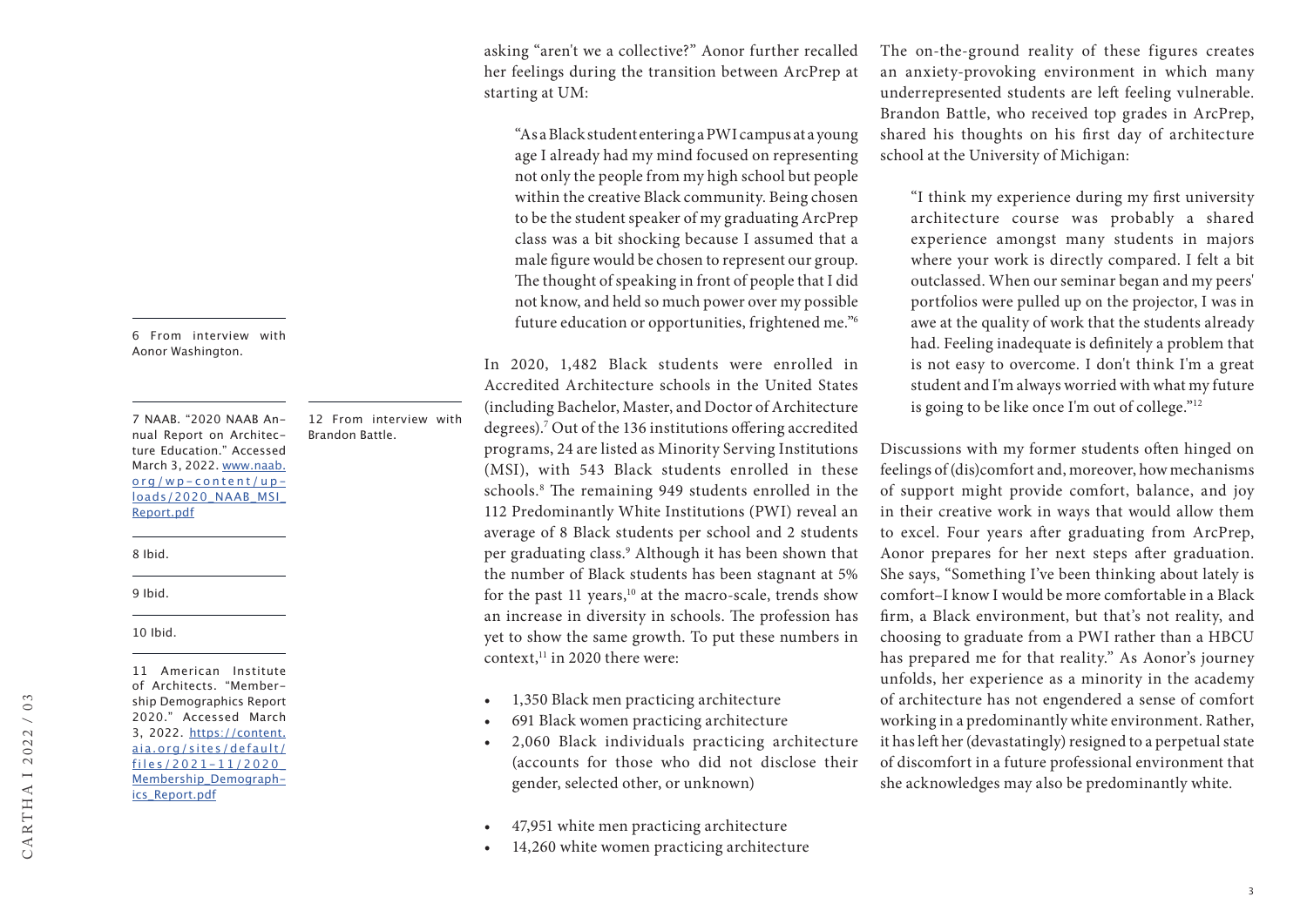13 Broader scale mentorship ideas can be drawn from existing models including Big Brothers Big Sisters of America and Near-Peer Mentoring: Lauren and John Arnold Foundation. "Social Programs That Work Review: Evidence Summary for Big Brothers Big Sisters." Social Programs That Work (November 2017): 1-3. And, Trujillo G, Aguinaldo PG, Anderson C, et al. "Near-peer STEM Mentoring Offers Unexpected Benefits for Mentors from Traditionally Underrepresented Backgrounds." Perspect Undergrad Res Mentor. (2015).

14 Existing networks include, for example, ArcPrep-Michigan, Cornell PSP, ArcPrep internships in

Detroit firms.

As initiatives aimed at amplifying diversity in architecture continue to grow, it seems an appropriate moment to take stock and forecast opportunities for how the field (both in academia and the profession) may continue to encourage inclusion. Among the most significant issues is the lack of continuity that exists between programs aimed at increasing diversity and the students' future endeavors. In other words, despite their intentions, these initiatives frequently do not provide sufficient opportunities for students to stitch experiences and develop a cohesive trajectory leading to licensure and practice. When the guidance that might facilitate such linkages is absent, broader scales of mentorship could assist in providing needed continuity.13

Providing meaningful mentorship, though, might require fundamental reconsiderations of institutional stewardship networks. These types of networks do exist presently but at a local scale or across a limited series of institutions, $14$  and in these cases, their reach is limited. Instead, amplification of these institutional networks could provide a broader support system for underrepresented students interested in pursuing the discipline. Two possible frameworks emerge for how to consider institutional stewardship.

1) A vertical network that connects academia with the profession on a large scale. Currently, models such as ArcPrep's awarded internships construct a relationship that stitches high school to practice. While this has been impactful for students such as Brandon, it is a competitive position reserved for the top few. Harvard's Black In Design links all participating students with practicing mentors from Perkins&Will and graduate student mentors from GSD, thus, forging a circle of exchange between the three, and altering the more typical synergy between mentor and mentee.

Sustaining and amplifying links such as these between

academia and practice also have models that might propel a broader cultural transformation in the discipline. Cooperative education–in which students alternate between academic semesters and those working in the profession–is one such effort, but is limited to emphasizing conventional pathways to the practice of architecture. Perhaps a more fitting mentorship model would be following the medical residency in which medical school graduates hold residencies in hospitals or clinics; a period of time that is both apart from an academic environment and consists of educational training under the guidance of a senior physician. In effect, the residency blurs education and profession within a mentor-mentee environment between the attending physician (senior) and resident (junior). The difference between these models and current practices would transform idiosyncratic links between academic institutions and professional practices into routine mentorship and training methodologies; thus embedding the notion of mentorship, in fundamental and far-reaching ways, within the discipline of architecture.

2) Alternative to the above *vertical* mentorship opportunities between academia and practice, an equally broad-scale and *horizontal* cross-institutional network model might exist *between* academies (and possibly between disciplines or departments). To think *between* would accommodate the range of capabilities of students that participate in preparatory programs and enable a rethinking of the goals of early-learning programs. To work between institutions would be to offer outlets and pathways that extend beyond the "host" preparatory program (often a top tier, elite school) and link up with other academies at a range of tier levels.

A common ethos of architecture preparatory programs is that they are a gateway to a multitude of related professions. These programs measure success not by

4